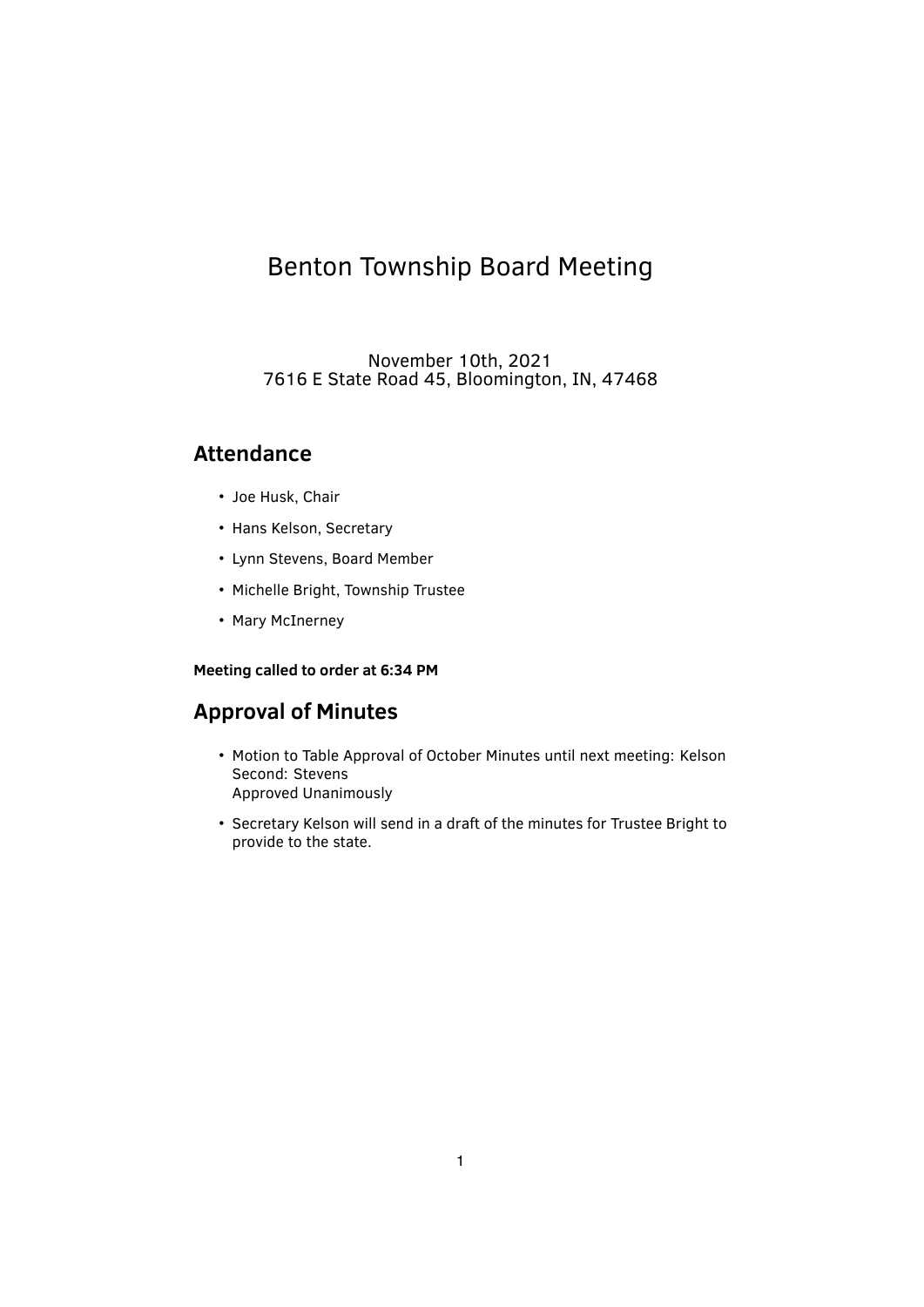# **Reports**

# **Financial Report**

### **Rainy Day Fund**

- YTD Expense in this fund is lower this month because Trustee Bright moved expenses for the Danny Smith Park project into the Recreation fund.
- YTD Expense: \$197,064.13
- Budget Remaining: \$27,935.87
- Cash Balance: \$28,591.59

#### **Township Fund**

- YTD Expense: \$52,251.50
- Budget Remaining: \$20,748.50
- Cash Balance: \$41,199.58

#### **Township Assistance Fund**

- YTD Expense: \$6,048.71
- Budget Remaining: \$33,951.29
- Cash Balance: \$96,393.77

### **Firefighting Fund**

- Budget Remaining in this fund reflects the additional appropriation made in October.
- YTD Expense: \$437,279.83
- Budget Remaining: \$138,556.17
- Cash Balance: \$102,149.90

# **Cumulative Fire Fund**

- YTD Expense: \$165,000.00
- Budget Remaining: \$34,069.00
- Cash Balance: \$34,069.22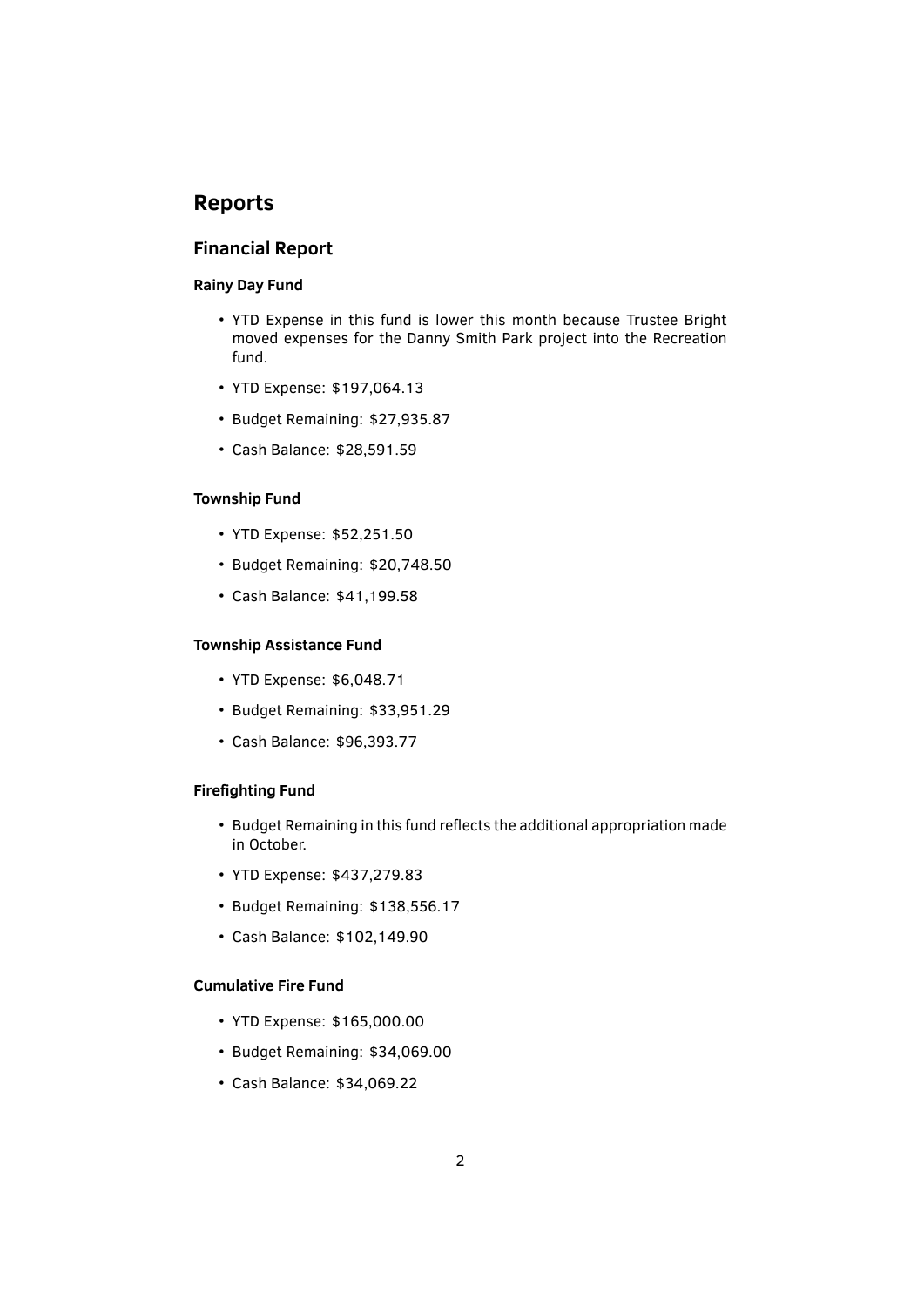#### **Recreation Fund**

- YTD Expense: \$22,547.61
- Budget Remaining: \$12,452.39
- Cash Balance: \$25,707.86

#### **COVID Donation Fund (Restricted)**

The State Board of Accounts has advised that donation funds be separated into restricted (donor-specified purposes) and unrestricted (general) funds.

- Deposits: \$0
- Cash Balance: \$510.68

### **COVID Reimbursement Fund**

- Deposits: \$0
- Cash Balance: \$0

### **Township Donation Fund (Unrestricted)**

- Deposits: \$0
- Cash Balance: \$420.00

# **FEMA Grant Fund**

- When we got the FEMA grant for our Plymovent system in the Fire Department, we had to pay 5% of that cost from our Fire Fund. The rest of that balance is here, and the grant money will eventually be paid into this fund. The State Board of Accounts is not worried about this fund being negative at the start of the new year.
- MTD Expense: \$56,776.85

#### **Deposits**

- Reimbursement for over-payment for ITA Conference: \$100.00
- Local Income Tax: \$12,557.41
- Trust Indiana: \$6.92

#### **Approval**

• Motion to Approve Financial Reports: Kelson Second: Stevens Approved Unanimously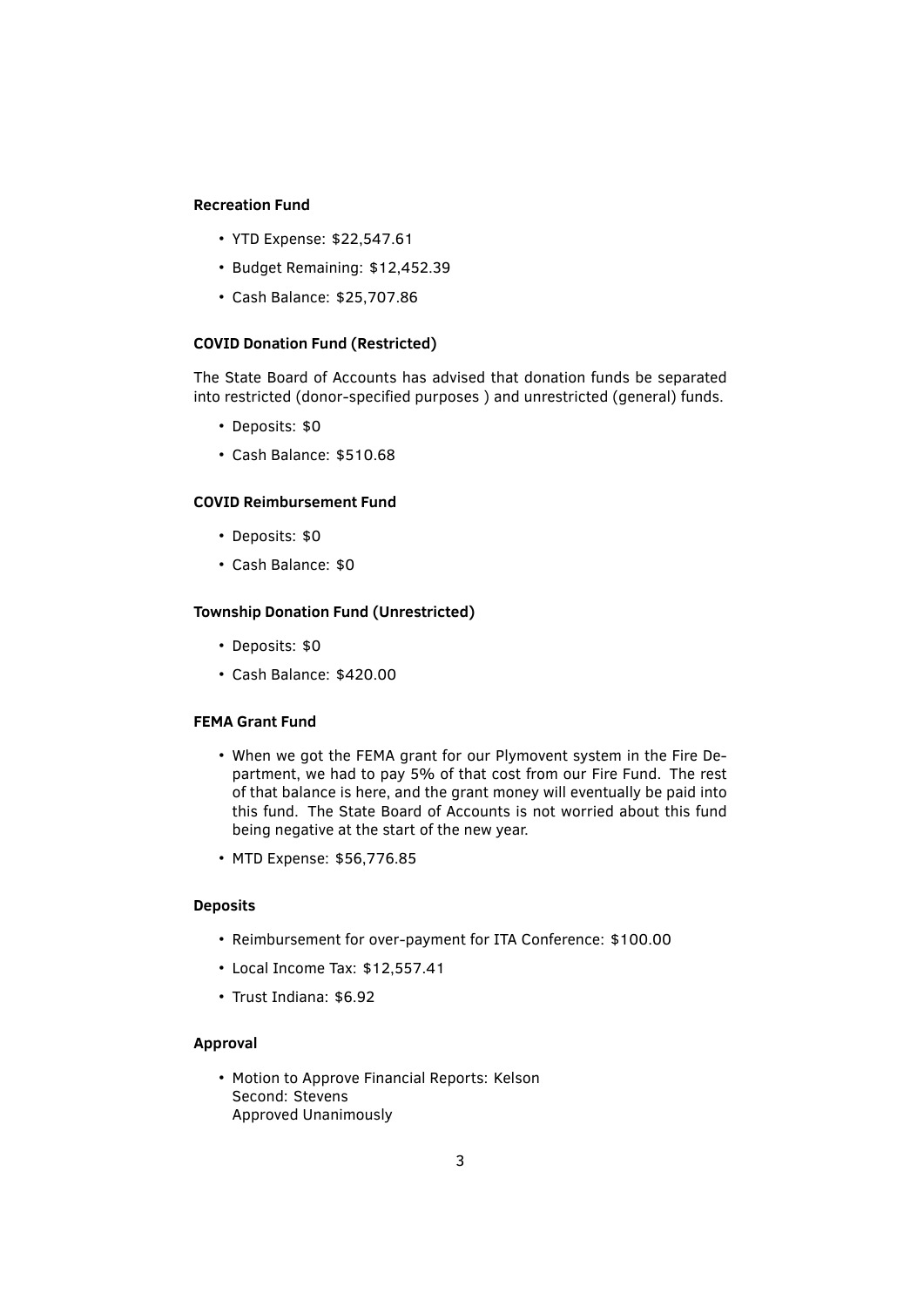# **Trustee's Report**

#### **Division of Assets Discussion**

- Trustee Bright met with Eric Deckard, Bill and Phyllis Young, and Lynn Stevens to discuss our plan for changing parcel boundaries.
- The Youngs feel that there is a second parcel between their house and our property, and have gathered supporting documentation for this.
- Eric Deckard met with the Youngs separately, and told Trustee Bright that he thought the conversation went well. Trustee Bright has not been able to schedule another meeting with the Youngs.
- If we are unable to come to an agreement, we will have to move forward with a Quiet Title. In that scenario, both sides will compile evidence, and a judge will decide where the boundary is. Trustee Bright would much rather have neighborly discussions and come to an agreement.

#### **Senior Center**

• The drainage work discussed previously has been completed.

#### **Danny Smith Park**

- The Lighting bill was paid.
- Although there was additional money left from the amount allocated for this project, Danny Smith Park is only asking for \$10,400.00 of it.

#### **Fire Department**

- Trustee Bright met with the Vice President of Building Associates. Previously, we had been working with their project manager. That person has since been let go, and the company has been cleaning up unfinished projects.
- Building associates will be handling re-pouring the apron in front of the Fire Department. We will only have to pay for digging a drainage trench.
- Building Associates will be providing a quote for making the front door of the Fire Department ADA Accessible.
- We have ceiling fans on order.
- Trustee Bright spoke with Fyffe Heating and Air Conditioning about the heat in the Fire Department being very inefficient. They were unable to come up with a solution. Trustee Bright informed the Fire District of this and recommended that they try to find someone to fix this.
- The tax rate for the Fire District will be lower than originally expected.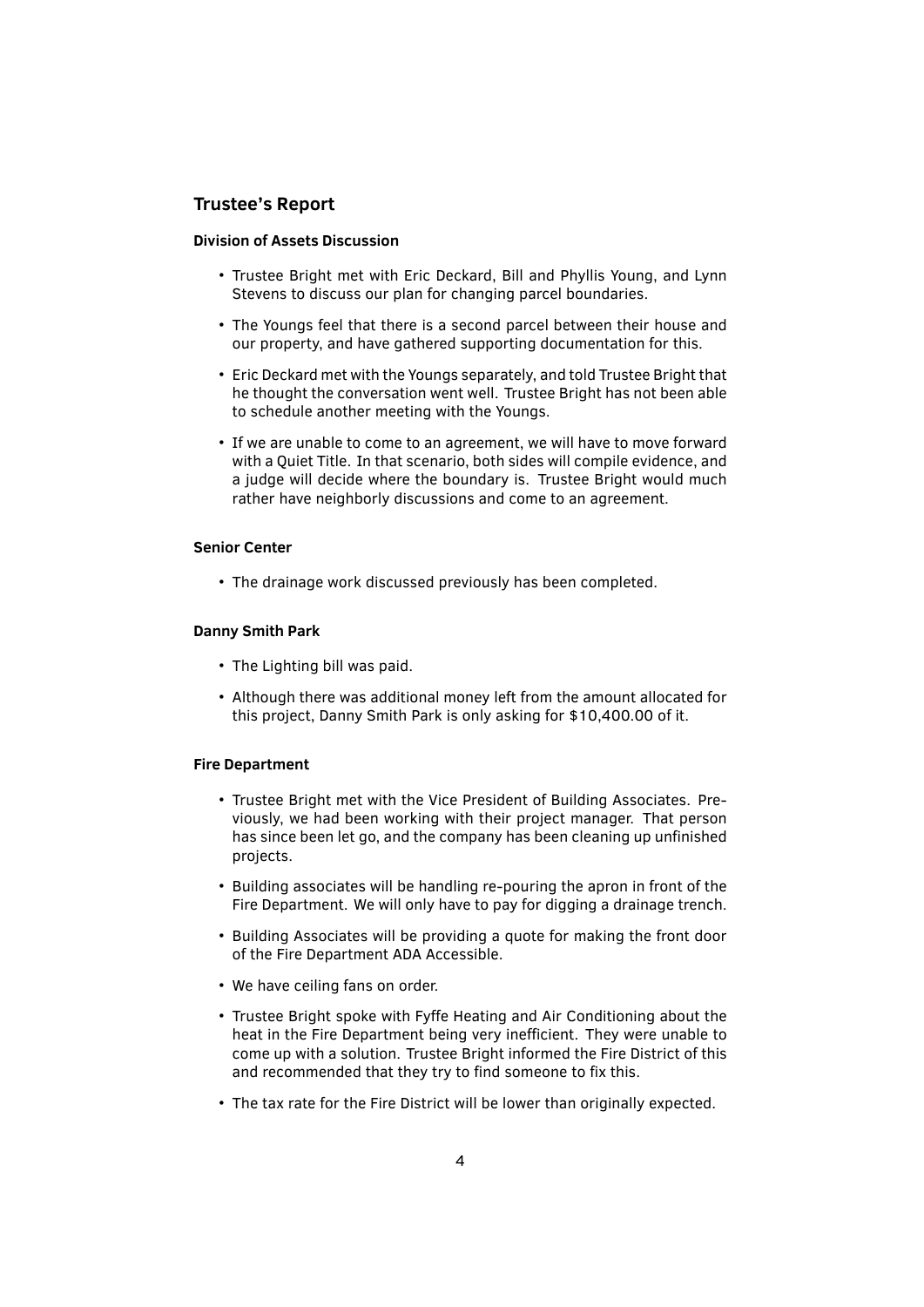- The Fire District will be reaching out to all the various utility companies to find out what we need in order to transfer utilities to them. The Fire District may be required to take these over as of December 31st, rather than January 1st.
- As of January 1st, we will declare the Fire and Cumulative Fire funds dormant. Any money remaining in these funds will revert to the Rainy Day Fund.
- If bills arrive for the Fire Department after January 1st, we will need to pay them from the Rainy Day Fund.
- Trustee Bright will follow up with the State Board of Accounts to make sure this is correct, and also that we won't have problems making possible additional appropriations early in the year.

#### **Halloween Event**

- Our Halloween event was a success! Roughly 125 kids showed up.
- We were able to get a Smokey the Bear costume through the U.S. Forest Service.
- We had pictures printed on the spot.
- Refreshments were provided, including hot cider and hot chocolate.
- County Commissioner Penny Githens donated candy and the hot cider, and helped out with the whole event.

#### **Cemeteries**

- Stepp Cemetery:
	- **–** The Stepp Cemetery sign has been replaced.
	- **–** Baby Lester's headstone is on order, but supply chain issues mean this could take a while.
	- **–** Pursell Monument will also repair some other headstones which were vandalized in the spring.

### **Township**

- The Bloomington Chamber of Commerce has requested names and email addresses for the Benton Township Board members for their directory. All the Board Members agreed to have Trustee Bright send them this information.
- Pam Mitchell's last day of work for the Township was November 6th. Mary McInerney has jumped in and is doing a great job.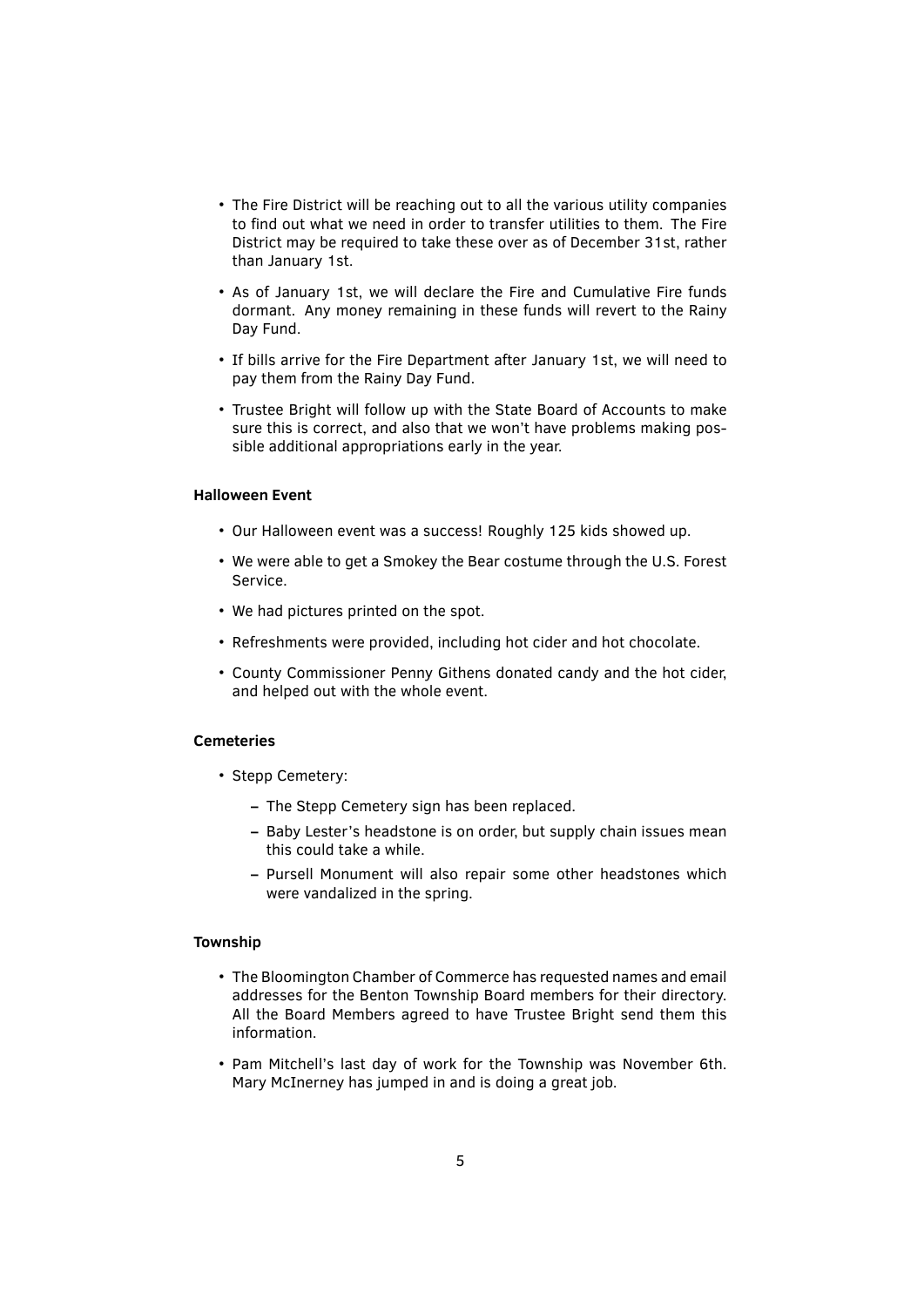#### **Next Meeting**

• Our next meeting is on December 8th.

### **Approval**

• Motion to Approve Trustee Report: Stevens Second: Kelson Approved Unanimously

# **Township Assistance Report**

- One older woman on a fixed income telephoned asking for financial help for a large tree removal on her property. She received 2 suggested referrals.
- A landlord requested documentation regarding the manned fire station for submission to her property insurance company. Lori at the Monroe County Fire District is providing this.
- Assistance services from a large, local county church were updated on our reference list.
- An additional child care resource for early childhood programs was entered on our resource list.
- A homeless female was referred to the correct county trustee for Benton County Indiana.

# **Approval**

• Motion to Approve Township Assistance Report: Stevens Second: Kelson Approved Unanimously

# **Fire Reports**

- Monroe Fire Protection District provided two reports for us for runs in Benton Township or that Station 24 responded to.
- This month, there were 24 runs from our station, 23 of which were in Benton Township:
	- **–** EMS: 21
	- **–** Fire: 0
	- **–** Hazardous Condition, no ̬re: 1
	- **–** Good Intent Calls: 1
	- **–** False Alarm: 1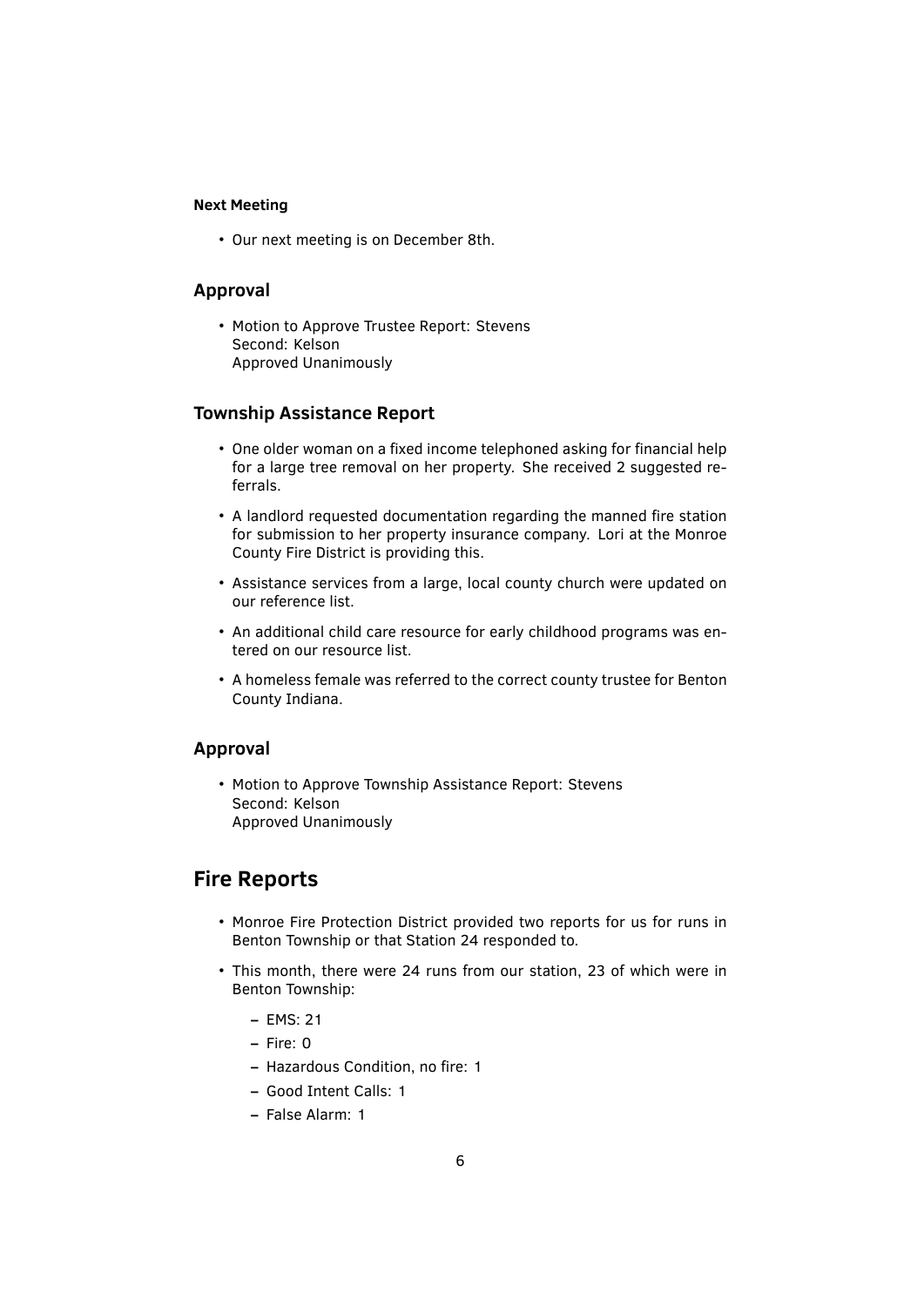# **Approval**

• Motion to Approve Fire Reports: Kelson Second: Stevens Approved Unanimously

# **Old Business**

• There was no Old Business at this meeting.

# **New Business**

# **Fire District Merger Process**

- The board reviewed documents that have been signed by other townships upon joining the district.
- Trustee Bright prepared a report of various things that we would like to include in our merger agreement with the Fire District:
	- **–** Security Cameras: There are security cameras on each building, and we would like both parties to retain access to the entire system and share maintenance costs.
	- **–** Septic Tanks: The Fire District will pay for 100% of pumping expenses for both tanks, and 100% of the eventual replacement cost for the back building's tank. The Township will contribute 33% to replacing the front building's tank, as it is also connected to the Senior Center.
	- **–** Snow Removal: The Fire District will take care of Snow Removal on the Township Office/Senior Center parking lots and sidewalks.
		- \* The Township and the Fire District will share costs for salt and sand, to be divided by square footage of the parking lot sections we use.
	- **–** Utilities are already split.
		- \* We currently share internet service. This is being worked on.
		- \* We also currently share trash service and recycling. In 2022, this will be 100% taken care of by the Fire District.
	- **–** The Fire District will handle basic mowing and landscaping of Township property, including sidewalks and flower beds.
		- \* We anticipate a shared garden project as well.
	- **–** Parking lot:
		- \* Resealing and re-striping costs will be divided by square footage.
		- \* The VA employee who currently uses a parking spot for his government vehicle will continue to be allowed to do so.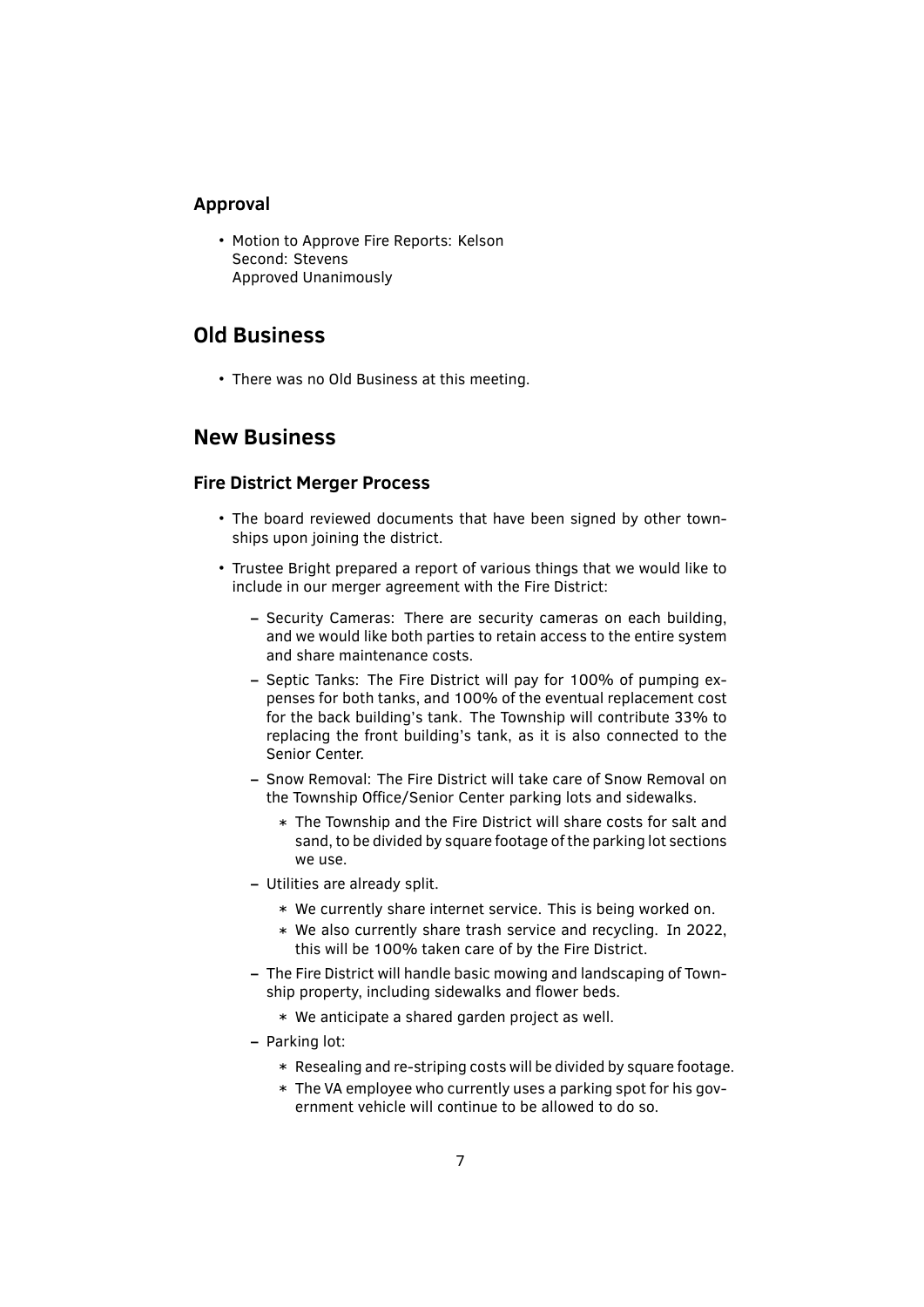- \* Fire̬ghters will not park in the Senior Center/Township parking area.
- **–** The Fire District will Raise/Lower ̭ags, purchase new ̭ags, and complete any flagpole maintenance.
- **–** The Township will almost always retrieve the mail.
- **–** The Fire Department will receive deliveries when available.
- **–** The Fire District will continue to host special community events such as the Mother's Day Chili Supper/Auction and the Halloween Event.
- **–** We will have a driveway easement and a septic easement.
- **–** Equipment and vehicles which have been purchased by the township will remain here until the end of their useful life. The Fire District will be responsible for disposal at that time.
- **–** The Fire District will encourage volunteer participation.
	- \* In 2023, we may have a floating third career firefighter at our station, which could make this difficult.
- **–** The Fire District will keep "Benton Township" in the name of the Fire Station to some degree.
- **–** Historical volunteer artifacts will stay in common areas for public viewing. If District is getting rid of items due to age/condition then the Township will have an opportunity to take them back.
- **–** If the Fire District someday no longer uses this property to provide fire service, it will revert to the Township.
- Board Member Kelson states that if the District wants or has to replace our equipment with something better, then they should be allowed to do so.

#### **Approval**

• Motion to Approve 2022 Budget: Kelson Second: Stevens Approved Unanimously

# **Public Comment**

• Mary McInerney is afraid that the Fire District will eventually see serving Benton Township as an unworthy financial drain and want to discontinue fire services here. Additionally, she notes that the agreement states that if the Fire District were to stop using our station to provide fire service, we would receive the equipment we originally gave them as part of this agreement. This may not be sufficient to provide fire service. Mary would also like to see a specific time frame attached to the Snow Removal section of the agreement.